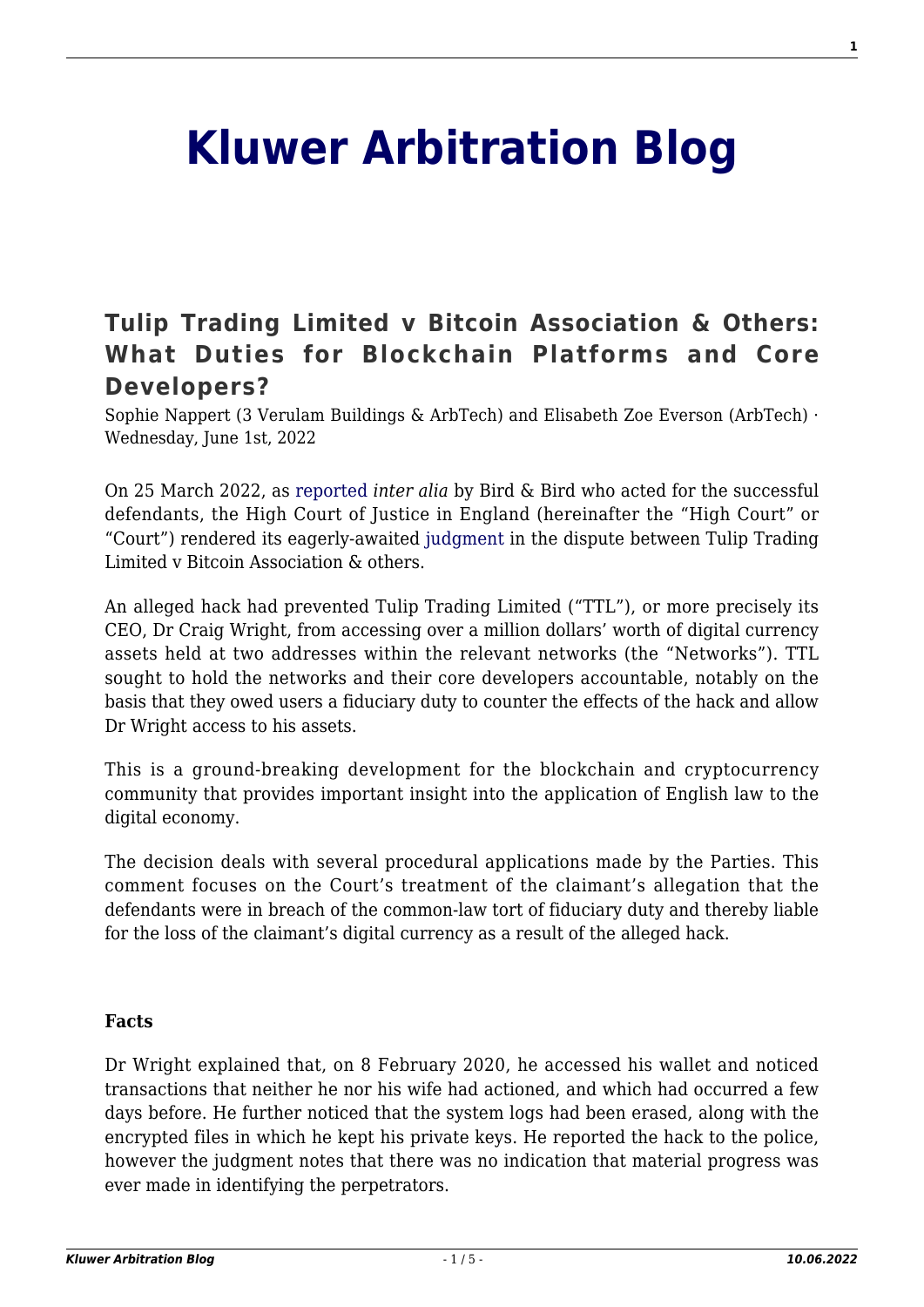Some of the defendants were located abroad and challenged the Court exercising jurisdiction over them. The claimant applied for permission to serve proceedings out of the jurisdiction. In considering whether permission to serve out should be granted, the Court had to apply the general principles governing service out including*,* importantly, that there be a serious issue to be tried and that the claimant have a good arguable case.

It is in this context that Mrs Justice Falk considered *inter alia* the possible fiduciary and tortious duties which, on the claimant's case, the defendants might owe to TTL. While the Court found that no such duties existed, its reasoning is worth exploring in greater detail.

### **Judgment**

#### *Serious issue to be tried*

Mrs Justice Falk was satisfied that there was a serious issue to be tried that TTL was the owner of the vanished bitcoin, and that there was a plausible evidentiary basis for the claimant's proposition that a hack had occurred.

#### *Good arguable case*

TTL claimed that the defendants owed it fiduciary duties, as a consequence of which they were or could be required to take all reasonable steps to provide TTL with access to and control of the stolen bitcoin, and to take all reasonable steps to ensure that effect not be given to the fraud. The failure to take such steps, said TTL, amounted to a breach of fiduciary duty, which justified an order requiring such steps to be taken and/or equitable compensation.

As to this, after an exhaustive review of the caselaw put before her, Mrs Justice Falk said that she was unable to conclude that TTL had a realistic prospect of establishing that the facts pleaded amounted to a breach of fiduciary duty owed by the defendants to TTL. It is worth recalling that the threshold for fiduciary duty in English law is high: it requires a demonstration that the fiduciary has undertaken a duty to act solely in the interests of the principal.

Mrs Justice Falk noted that one "*difficult part*" of TTL's case was that it was founded on duties allegedly owed to all owners of digital assets recorded on the Networks, "*who are by definition an anonymous and fluctuating class with whom the defendants have no direct communication, and certainly no contractual relationship*."

Against the notion that the developers owed a duty to introduce a software patch to enable TTL to regain control of its assets, Mrs Justice Falk found that:

*"[D]evelopers are a fluctuating body of individuals. As a general*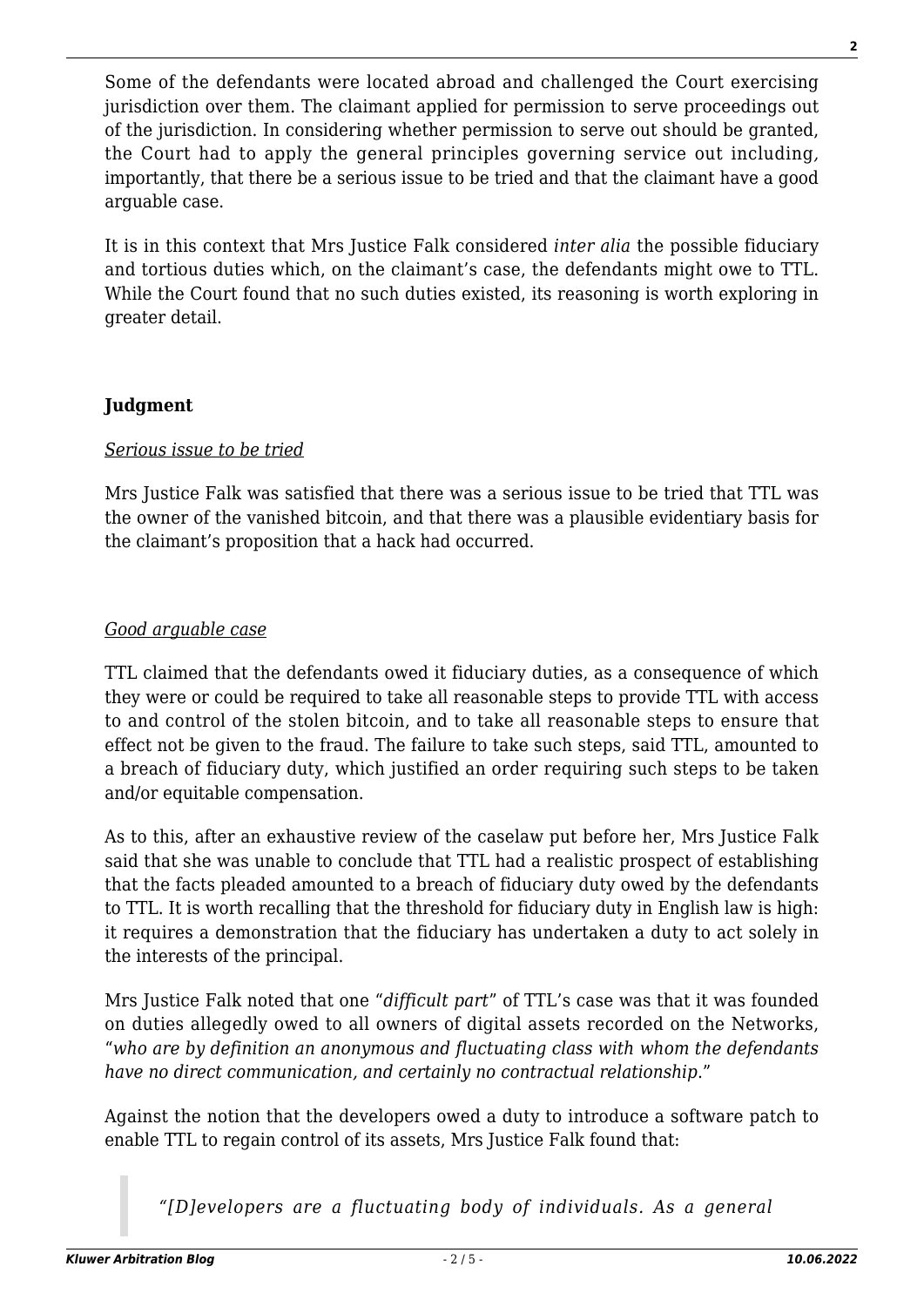*proposition it cannot realistically be argued that they owe continuing obligations to, for example, remain as developers and make future updates whenever it might be in the interests of users to do so*."

Mrs Justice Falk added that the obligation of undivided loyalty, the distinguishing feature of fiduciary relationship, would be owed to all users of the Networks, and not only to the claimant. Yet the change sought by the claimant might be to the disadvantage of other users. This, Mrs Justice Falk said, was fatal to the claimant's fiduciary duty argument.

## *Duty of care*

TTL claimed that the defendants were in breach of a duty of care by failing to include in the software the means to allow users of the Networks to recover their private keys in the event of a loss or theft and more generally to include sufficient safeguards against wrongdoing by third parties.

As regards the tortious duties, Mrs Justice Falk first set out principles in detail in order to assess whether they could find application in this unprecedented scenario. Mrs Justice Falk considered that the complaint made was of failures to protect or act, as opposed to addressing bugs or other defects that would threaten the operation of the Networks. There was no allegation that any of the defendants was involved in the alleged hack or that they had acted in a way that had created or increased the risk of harm. Bearing in mind that the loss was purely economic, Mrs Justice Falk could not see a basis to depart from the general rule that the law imposes no duty of care to prevent third parties causing loss or damage. The Court also took into account the unlimited nature of the class to whom a tortious duty would be owed, as well as its open-ended scope.

#### *The disclaimer in the software licence*

Interestingly, the Court referred to the disclaimer contained in the software licence, which reads as follows: "[…] *In no event shall the authors or copyright holders be liable for any claim, damages or other liability, whether in an action of contract, tort of otherwise, arising from, out of or in connection with the software or the use or other dealings in the software*."

On this point, Mrs Justice Falk considered the wording to be broad and possibly not reasonably understood as meaning that controllers of the relevant Networks assume no responsibility. The Court's remarks may offer guidance for drafters wishing to ensure the exclusion of liability through software licences.

In addition, the High Court included an interesting, albeit probably not unexpected, observation regarding the possibility for legislative developments to cater for similar situations. While the Court considered that there was no foundation for TTL's claims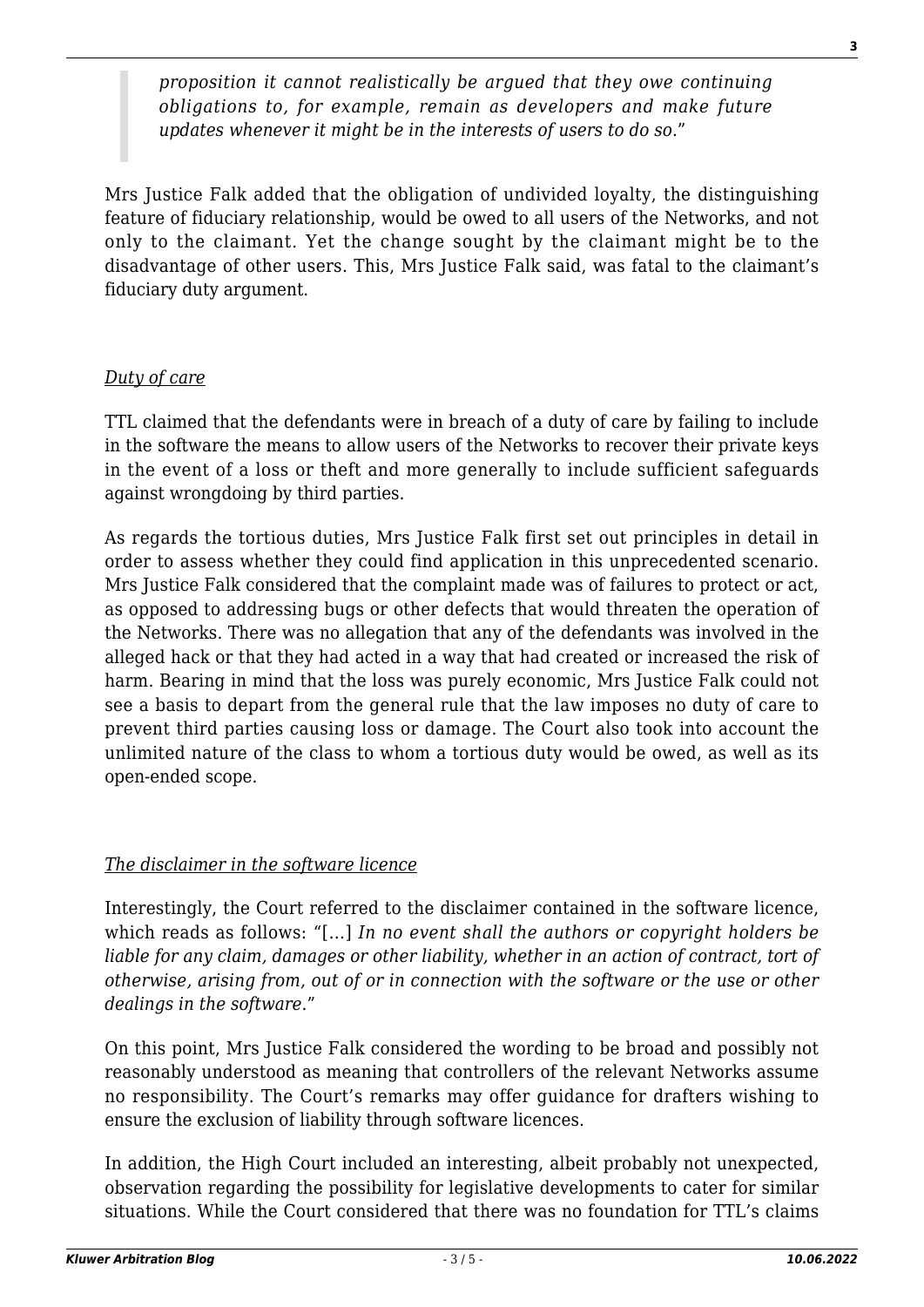under existing law, it expressly referred to the [Law Commission's project on digital](https://www.lawcom.gov.uk/project/digital-assets/) [assets,](https://www.lawcom.gov.uk/project/digital-assets/) which considers *inter alia* the appropriate legal remedies and/or actions, and the possible resulting future developments of the law.

#### **Comments**

The Court made several references to the Law Commission's project on digital assets, as well as the [UK Cryptoassets Taskforce](https://www.gov.uk/government/publications/cryptoassets-taskforce). These references demonstrate the Court's recognition of the practical importance of the reports, statements and analyses carried out by these bodies.

The core of the Court's decision pits the values of blockchain against off-chain, legacy principles of law. The blockchain is premised on a decentralised, a-legal space (here it may be of interest to point out that Dr Wright, the claimant's CEO, [claims](https://www.theguardian.com/technology/2021/dec/11/satoshi-nakamoto-craig-wright-and-a-bitcoin-mystery-in-america) to be Satoshi Nakamoto, the creator of bitcoin). The claimant's decision to frame its case as one of fiduciary duty was risky given that, in English law, the evidentiary hurdle of demonstrating that the defendants agreed to act in the sole interests of users of the Networks is high. While somewhat rare, breaches in network happen, as evidenced by [the recent Ronin breach.](https://edition.cnn.com/2022/03/29/tech/axie-infinity-ronin-hack/index.html) With increasingly important on-chain activity, the provision of an efficient and reliable [dispute resolution mechanism](http://arbitrationblog.kluwerarbitration.com/2018/03/29/online-dispute-resolution-future-alternative-dispute-resolution/) will need to be addressed. Whether the release of a specific patch to give back control, as per the claimant's request, or the option to activate a fork, like in the case of the Ethereum DAO Hack, are viable remains to be assessed.

Finally, the impact of this decision on the arbitration of future blockchain disputes is an open question. A different applicable law might recognise that duties of care are owed to users by blockchain platforms and/or core developers. Against this background, considerations relating to forum shopping and principles of private international law are relevant. Indeed, a harmonized legal framework for blockchainrelated legal issues, whilst it is the subject of [emerging initiatives,](https://coala.global/daomodellaw/) does not appear likely in the foreseeable future; thus, outcomes are likely to vary depending on the relevant law and/or jurisdiction. As part of a wider discussion, one would encourage arbitration services providers to design a version of the arbitral process that provides blockchain disputes with the flexibility and speed that are the staples of the Web3 economy.

#### **Profile Navigator and Relationship Indicator**

*To make sure you do not miss out on regular updates from the Kluwer Arbitration Blog, please subscribe [here](http://arbitrationblog.kluwerarbitration.com/newsletter/). To submit a proposal for a blog post, please consult our [Editorial Guidelines.](http://arbitrationblog.kluwerarbitration.com/editorial-guidelines/)*